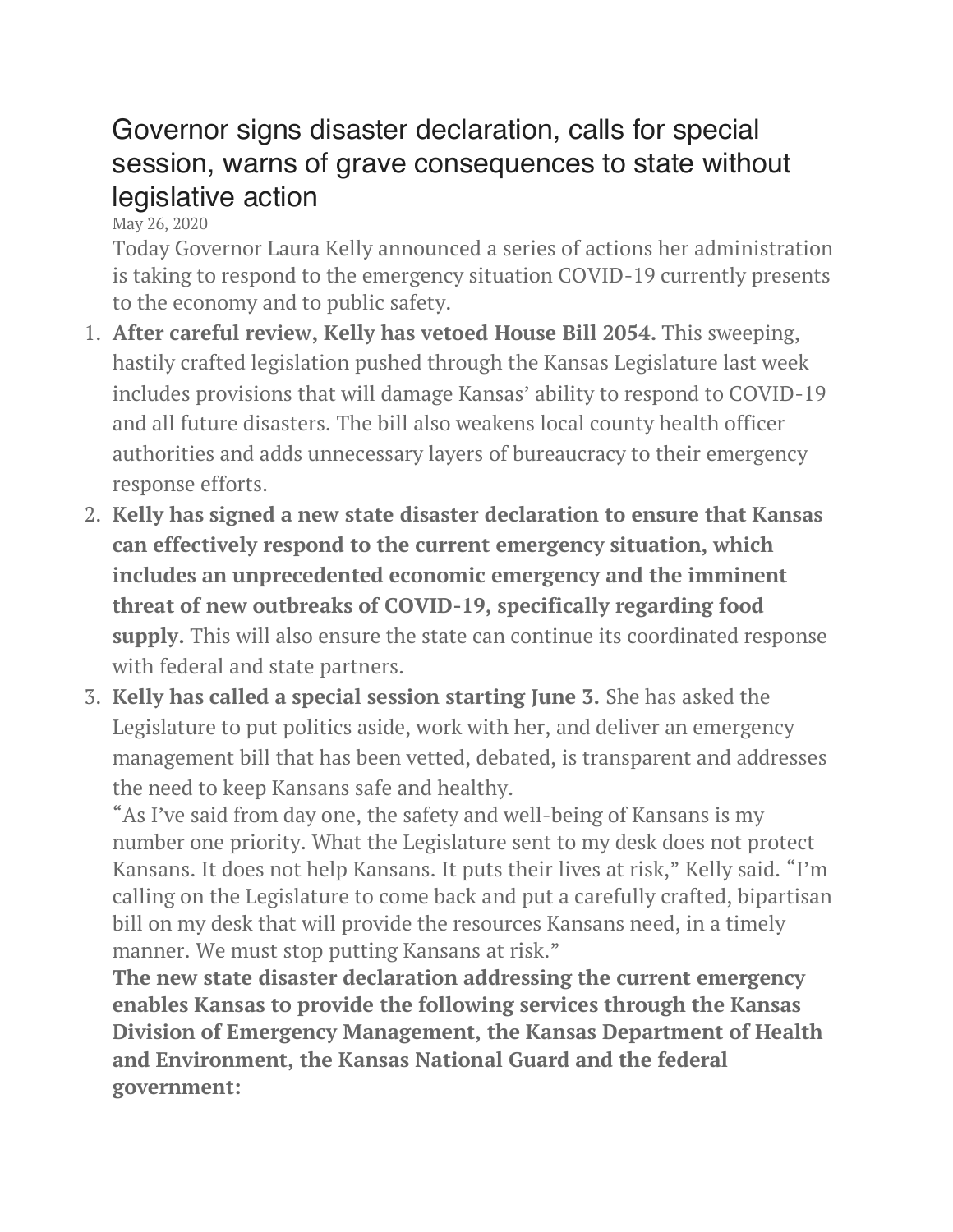- Allows National Guard members supporting numerous field missions throughout the state to serve communities in response to the disaster and threat. To date, a total of 678 National Guard personnel are supporting these missions.
- Allows KDEM and National Guard to provide vital food support to communities and protect against threat of food supply shortages. Guard members have packed more than two million meals which are being distributed to food banks across Kansas.
- Allows KDEM and National Guard to swiftly provide medical and non-medical Personal Protective Equipment (PPE) to hospitals, first responders and many more to combat the imminent threat of COVID-19 surges. To date, over 7,000 cases of PPE have been delivered across the state, which includes 3.2 million individual pieces of PPE. More will be needed to address the imminent threat of new outbreaks.
- Allows KDEM to assist the Kansas Department of Corrections to provide support personnel – including medical and food preparation personnel.
- Allows KDEM to make deliveries of Remdesivir to counties across Kansas. So far, KDEM, along with their state agency partners which include the Kansas National Guard, Kansas Highway Patrol and Civil Air Patrol, have made 26 deliveries of Remdesivir to 10 counties. Remdesivir is delivered to hospitals to treat critical patients, and this service is potentially life-saving for those patients. KDEM makes these deliveries immediately when needed for patients throughout the state.
- Allows KDEM to continue providing non-congregate shelter for positive and exposed persons who are essential workers. There are currently 50 contracts related to non-congregate sheltering needed for the present disaster. Continuing to provide this support will mitigate the threat to the food supply and the threat of surges in COVID-19 infections.
- Allows medical workers and first responders to rely on the Battelle Critical Care Decontamination System to decontaminate their PPE. This system is provided by FEMA and continuing to provide this service will mitigate the threat of surges in COVID-19 infections.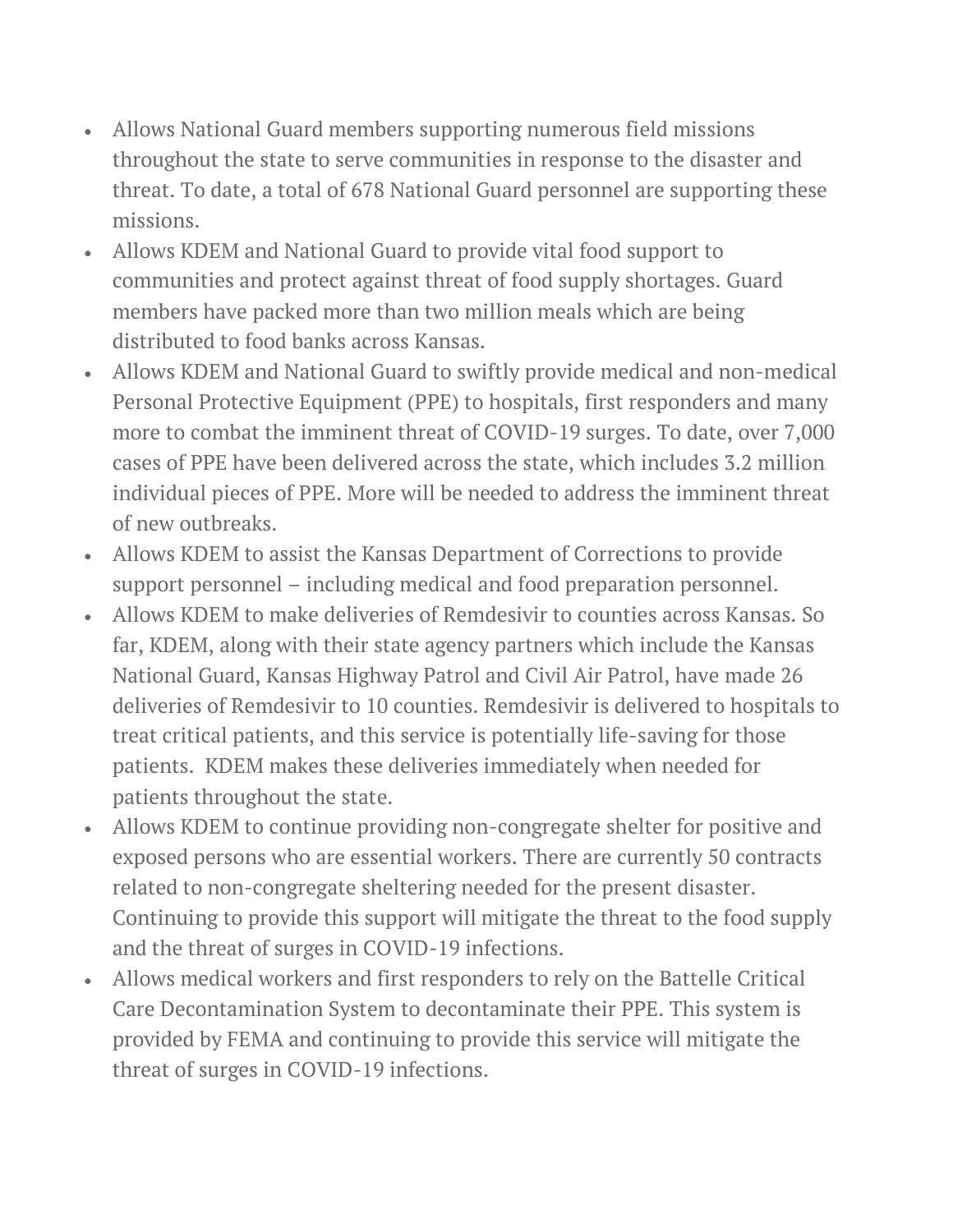- Allows KDEM to manage donations and warehouse space necessary to store PPE. This storage is necessary due to the threat of new COVID-19 outbreaks as statewide restrictions are lifted and the economy reopens.
- Allows KDHE to provide community-based testing under the State Emergency Response Plan. Increased testing will help the state mitigate the threat of, or respond to, future outbreaks and allows businesses, employees, and customers to resume economic activity with increased confident that outbreaks will be prevented or mitigated.
- Allows KDEM to continue transporting testing samples. KDEM has transported over 1,000 samples to state labs since April 29, 2020. By transporting the tests via KDEM couriers, the tests arrive at the lab the same date they are collected, and results are provided the following day. Without this same-day service, the results of the tests will be delayed and the ability to contact-trace will be severely limited, risking additional illness and death as well as economic insecurity.
- Allows KDEM to provide translation support. Currently, KDEM is providing 16 translators to support contact-tracing operations to mitigate the current and imminent threat of a new COVID-19 outbreak.
- Allows the Civil Air Patrol to continue to provide needed emergency transportation.

## **If the state disaster declaration is not extended by the Legislature within 15 days, the following significant problems will likely occur:**

- Possible closure of meat processing plants;
- Inability to assist hog farmers with the euthanasia and disposal of excess hogs;
- The loss of unemployment benefits;
- Significant delay and possible frustration entirely of the economic recovery of the State;
- Reduced PPE inventory for healthcare workers and first responders;
- KDEM would be unable to receive, sort, package, and transport PPE and other commodities to health care workers and first responders;
- Food shortage and an inability of state agencies to provide the various food programs needed to assist Kansans;